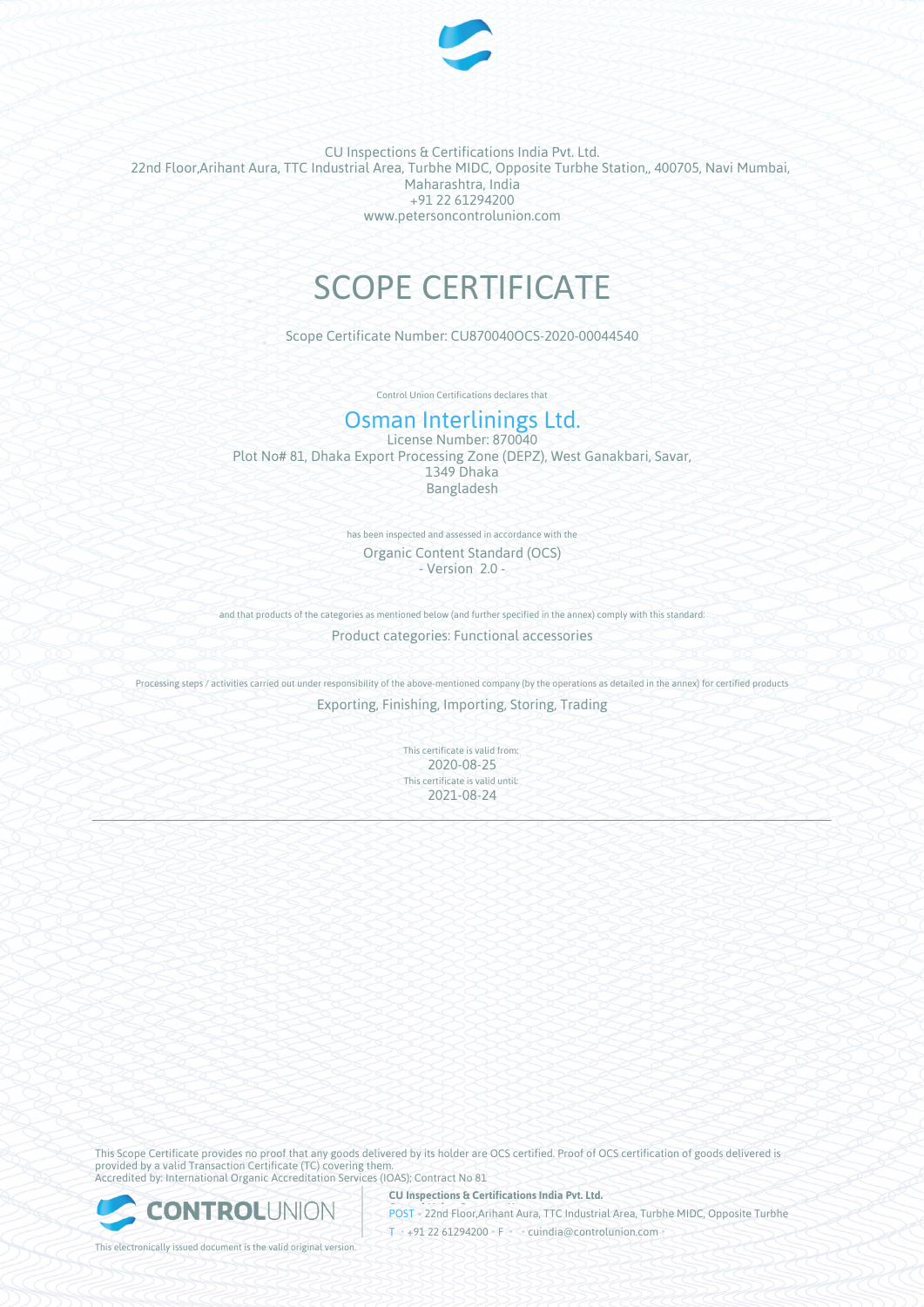

Place and date of issue:



2020-08-25, Navi Mumbai

Name of authorised person:

On behalf of the Managing Director Zinat Jui | Certifier

Stamp of the issuing body



Logo of the accreditation body



Standard's Logo



This Scope Certificate provides no proof that any goods delivered by its holder are OCS certified. Proof of OCS certification of goods delivered is provided by a valid Transaction Certificate (TC) covering them. Accredited by: International Organic Accreditation Services (IOAS); Contract No 81

**CU Inspections & Certifications India Pvt. Ltd.**



This electronically issued document is the valid original version.

**POST • 22nd Floor,Arihant Aura, TTC Industrial Area, Turbhe MIDC, Opposite Turbhe** T • +91 22 61294200 • F • • cuindia@controlunion.com •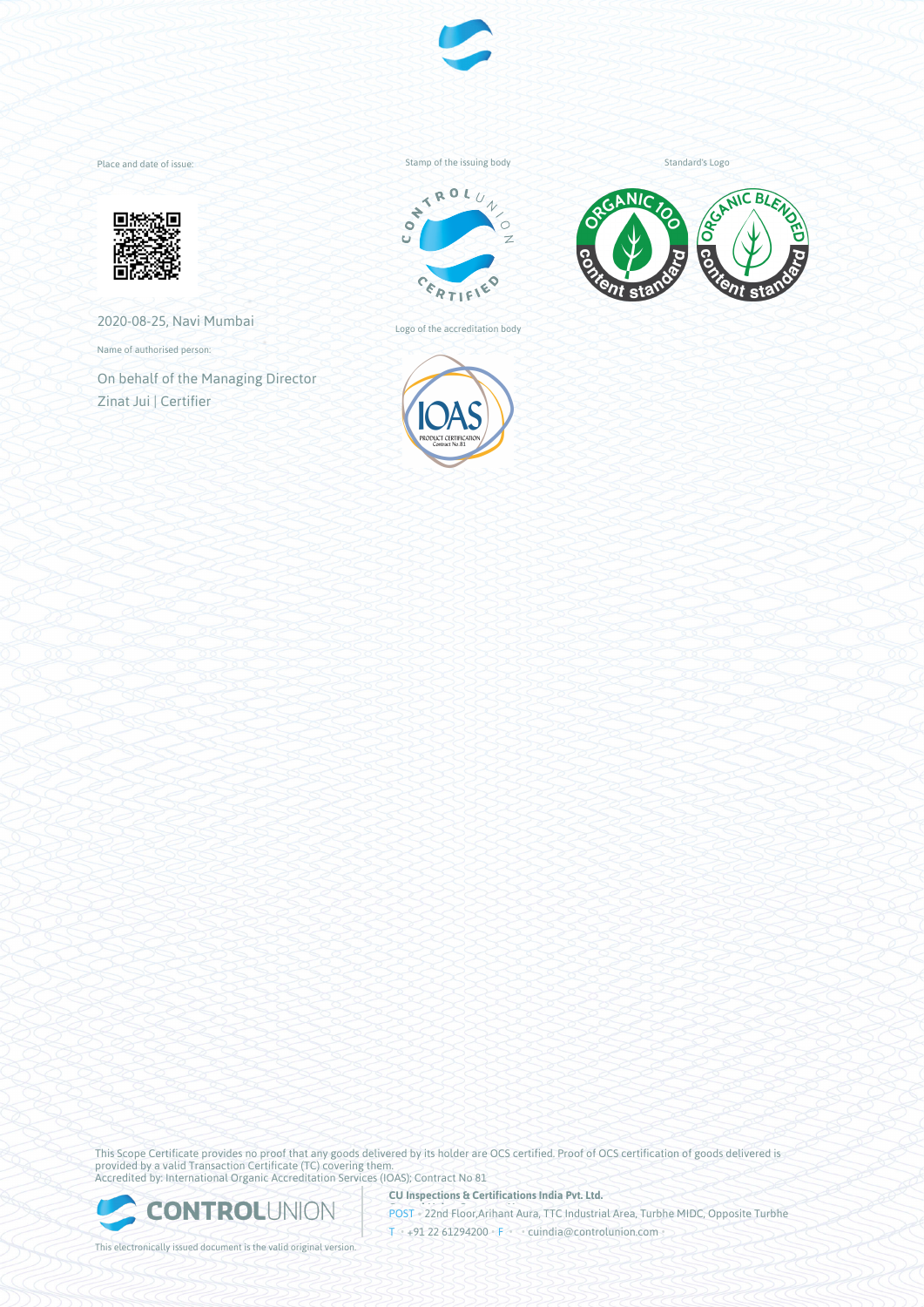

### CU Inspections & Certifications India Pvt. Ltd. 22nd Floor,Arihant Aura, TTC Industrial Area, Turbhe MIDC, Opposite Turbhe Station,, 400705, Navi Mumbai, Maharashtra, India +91 22 61294200 www.petersoncontrolunion.com

#### **Osman Interlinings Ltd. Organic Content Standard (OCS)**

In specific the certificate covers the following products: Products Annex to certificate no. CU870040OCS-2020-00044540

| <b>Product category</b>               | <b>Product details</b> | <b>Material composition</b>                                   | Label grade        |
|---------------------------------------|------------------------|---------------------------------------------------------------|--------------------|
| <b>Functional accessories</b>         | Interlining            | 100.0% Organic Cotton                                         | <b>OCS 100</b>     |
| Functional accessories<br>Interlining |                        | 90.0% Organic Cotton<br>10.0% Conventional Elastane (Spandex) | <b>OCS Blended</b> |

Products made with Recycled fibers are also certified to the Global Recycled Standard or Recycled Claim Standard.

Place and date of issue:



2020-08-25, Navi Mumbai

Name of authorised person:

On behalf of the Managing Director Zinat Jui | Certifier

#### Stamp of the issuing body



Standard's logo



Logo of the accreditation body